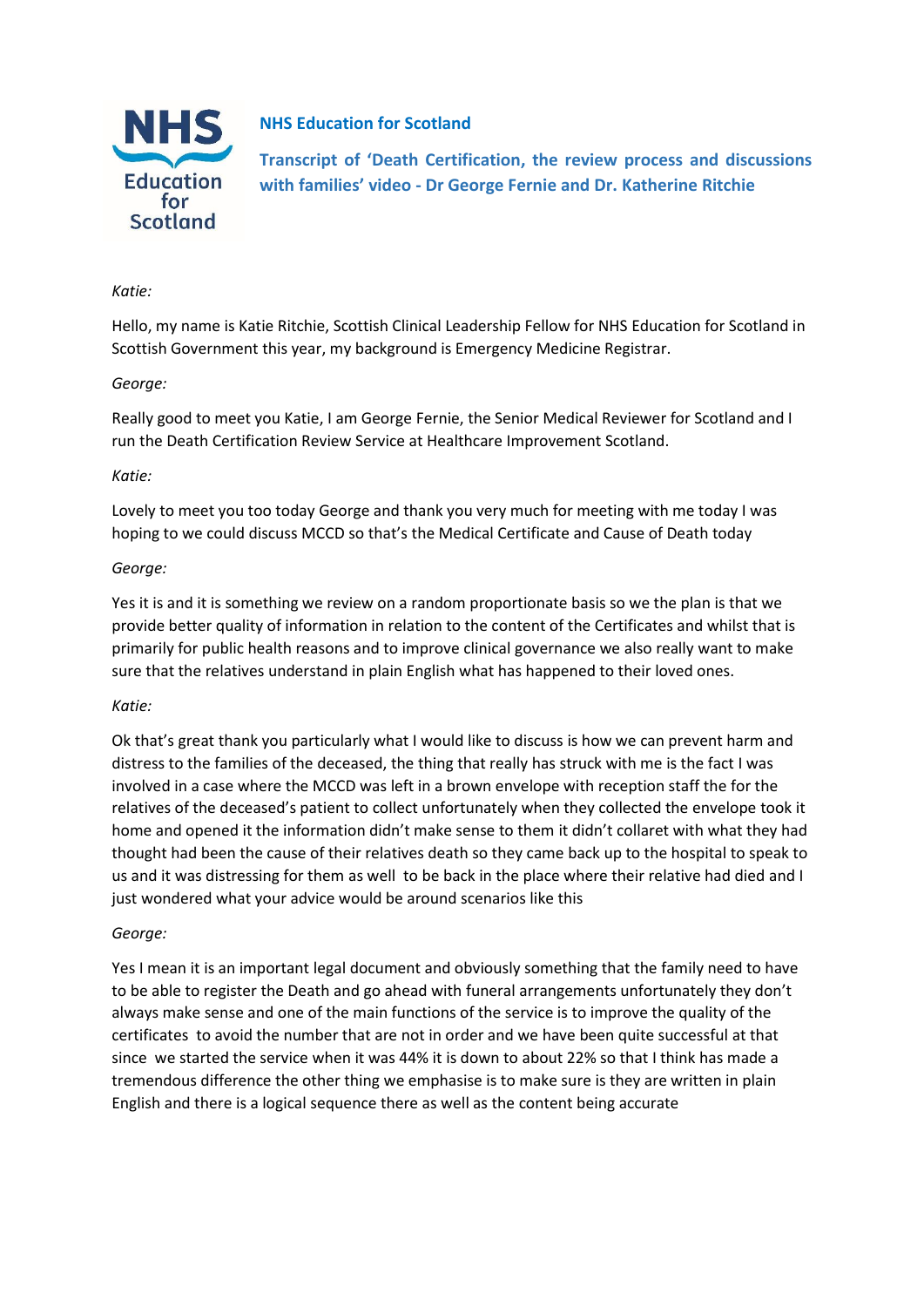# *Katie:*

That makes a lot of sense I think it would really reduce the anxiety in this case for them to have seen that in plain English another thing that really struck me when I put it in the notes it hadn't been myself who completed the Certificate when I looked through the notes it seemed there had been a degree of uncertainly of what had been the cause of death a referral to the Procurator Fiscal wasn't relevant in this case however I have heard there is an advice line available is that correct

# *George:*

We do have and we review around 6,000 non Procurator Fiscal cases a year of the 57,000 deaths that occur in Scotland but our enquiries line now handles over 2,500 cases and those are from Drs either in secondary care perhaps with a degree of complexity or in General Practice where there has been a death in the Community so that they can get support in order that they can issue a Certificate to the best of their knowledge and belief, it doesn't have to be absolute certainty but to avoid the necessity perhaps for an autopsy but based on the information they have in the records

# *Katie:*

That is really helpful to know, and I think it will be particularly helpful for myself and colleagues in the Emergency Department where we don't always have all the available information to hand so that is helpful to know about so thank you

# *George:*

We are extremely happy to help colleagues with and hopefully the reassurance we provide allows them professionally to be able to issue certificates in circumstances that otherwise might not be possible

# *Katie:*

That's a fantastic support to have thank you very much and I completed agree with your point about having the discussion with the family at the time of completing the Certificate if possible, to avoid any problems

# *George:*

No and as a common courtesy it's the least we can do so it just is a very positive experience for many people both for those who have lost someone close to them but also for the clinicians who have written out the Certificate

# *Katie:*

Very true thank you very much for meeting with me today George it has been helpful

# *George*:

Lovely to meet you likewise and I think the service we provide particularly with the enquiries line we have it is a very useful function for our colleagues to have as a resource,